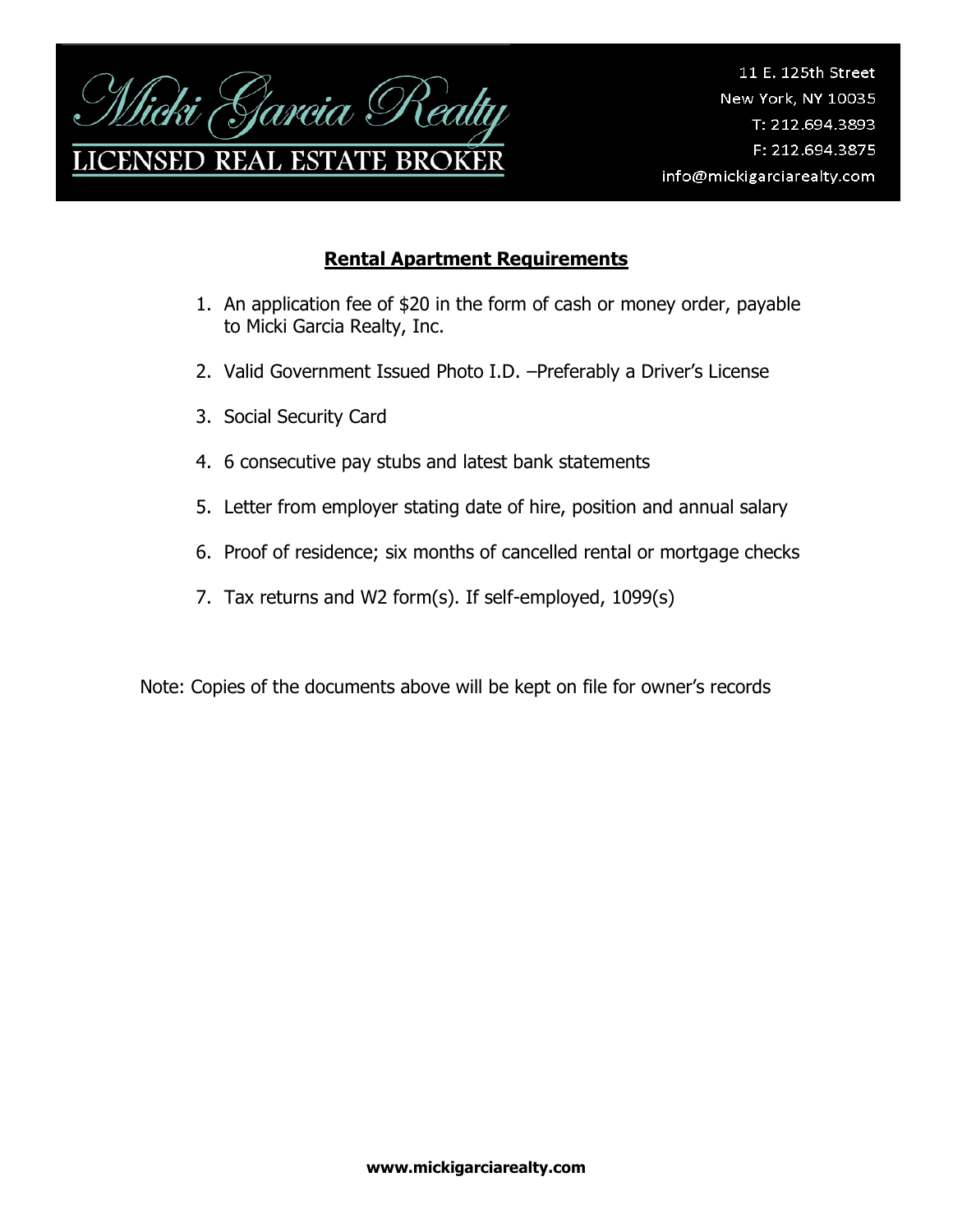

11 E. 125th Street New York, NY 10035 T: 212.694.3893 F: 212.694.3875 info@mickigarciarealty.com

## **Application**

| (Please print clearly)                                                                   | <b>APPLICANT</b>                                                                          |  |  |  |
|------------------------------------------------------------------------------------------|-------------------------------------------------------------------------------------------|--|--|--|
| Name                                                                                     |                                                                                           |  |  |  |
| Address                                                                                  |                                                                                           |  |  |  |
| City, State, Zip                                                                         |                                                                                           |  |  |  |
| Telephone 1                                                                              | Telephone 2                                                                               |  |  |  |
| Email                                                                                    |                                                                                           |  |  |  |
| Date of Birth                                                                            | <b>Social Security Number</b>                                                             |  |  |  |
| Months<br>How long have you been at your current residence/business? Years               |                                                                                           |  |  |  |
| If less than 5 years, list your previous address, landlord and the contact number below. |                                                                                           |  |  |  |
| <b>Previous Address:</b>                                                                 |                                                                                           |  |  |  |
| Landlord:                                                                                | Telephone:                                                                                |  |  |  |
| <b>SECOND APPLICANT/GUARANTOR</b>                                                        |                                                                                           |  |  |  |
| Name                                                                                     |                                                                                           |  |  |  |
| Address                                                                                  |                                                                                           |  |  |  |
| City, State, Zip                                                                         |                                                                                           |  |  |  |
| Telephone 1                                                                              | Telephone 2                                                                               |  |  |  |
| Email                                                                                    |                                                                                           |  |  |  |
| Date of Birth                                                                            | <b>Social Security Number</b>                                                             |  |  |  |
| How long have you been at your current residence/business? Years<br><b>Months</b>        |                                                                                           |  |  |  |
| If less than 5 years, list your previous address, landlord and the contact number below. |                                                                                           |  |  |  |
| Previous Address:                                                                        |                                                                                           |  |  |  |
| Landlord:                                                                                | Telephone:                                                                                |  |  |  |
| <b>EMPLOYER</b>                                                                          |                                                                                           |  |  |  |
| Name                                                                                     |                                                                                           |  |  |  |
| Address                                                                                  |                                                                                           |  |  |  |
| City, State, Zip                                                                         |                                                                                           |  |  |  |
| Telephone                                                                                | Fax                                                                                       |  |  |  |
| Supervisor                                                                               |                                                                                           |  |  |  |
| Salary                                                                                   | Length of employment:<br>$\Box$ Week<br>$\Box$ Year<br>Mos.<br>$\Box$ Hour<br>Years       |  |  |  |
| SECOND APPLICANT/GUARANTOR'S EMPLOYER                                                    |                                                                                           |  |  |  |
| Name                                                                                     |                                                                                           |  |  |  |
| Address                                                                                  |                                                                                           |  |  |  |
| City, State, Zip                                                                         |                                                                                           |  |  |  |
| Telephone                                                                                | Fax                                                                                       |  |  |  |
| Supervisor                                                                               |                                                                                           |  |  |  |
| Salary:                                                                                  | Length of employment:<br>$\Box$ Hour<br>$\exists$ Week<br>$\square$ Year<br>Years<br>Mos. |  |  |  |